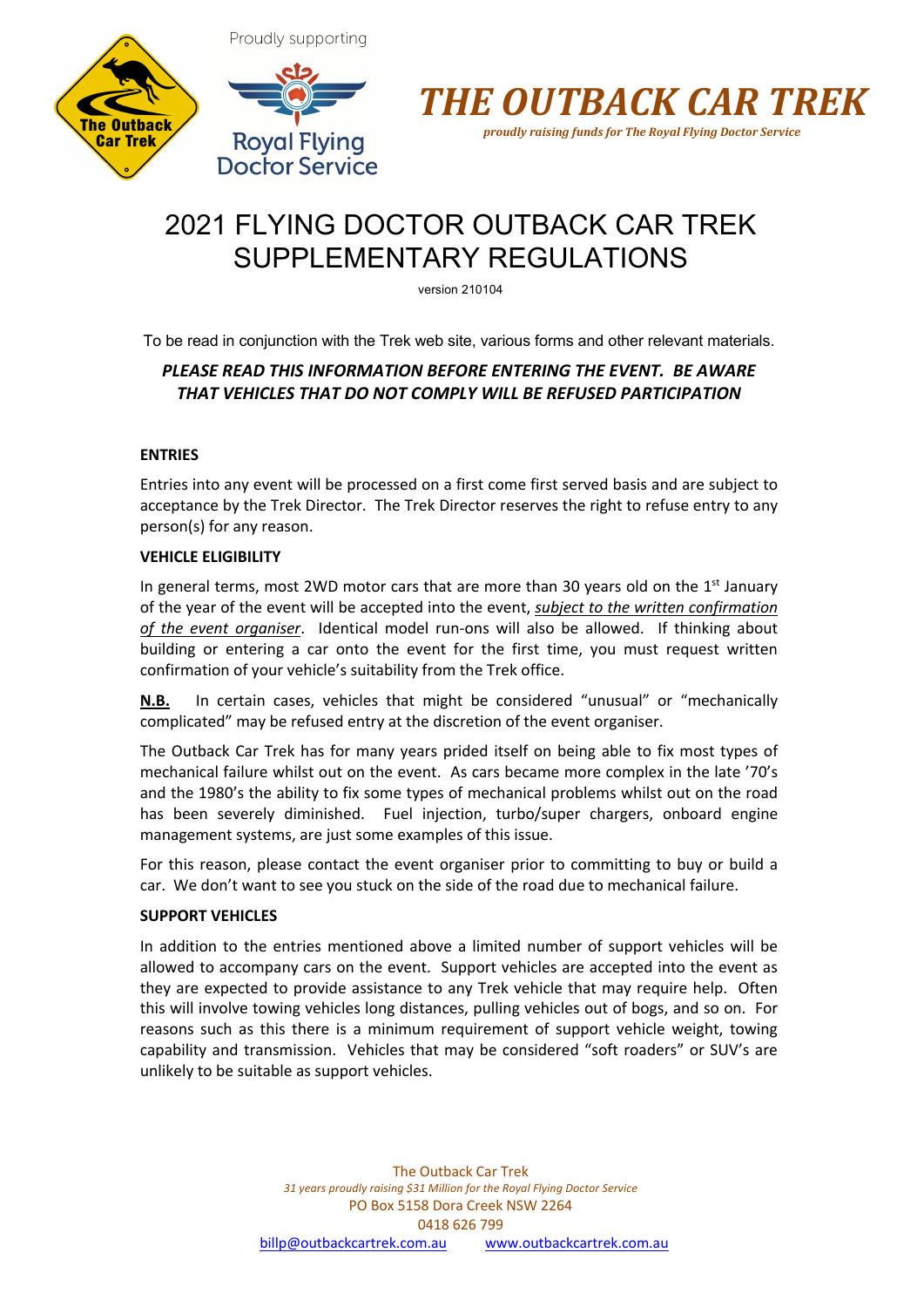



In general terms support vehicles must have a kerb weight of greater than 2,400 kgs and must be capable of towing 2,500 kgs (with trailer brakes). Support vehicles must also have a high & low range transmission.

If in doubt please contact the Trek office to determine vehicle eligibility.

Support vehicles will be accepted on a first come first served basis. At least one person in the support vehicle must have either medical or mechanical skills and carry the appropriate equipment to perform his or her duties. All support vehicles must be modern 4WD's and must be in good condition. They must be fitted with effective mudflaps, a UHF radio, a rearwards facing bright white light and a dust light.

Support vehicles must attend a safety check before the Trek for a general inspection. Support crews must understand that there are certain conditions that apply to them. These include;

- i. They must leave a control point only as directed by an official or as per a published schedule
- ii. They MUST NEVER pass a stricken or apparently stricken vehicle without offering assistance
- iii. They must help with official duties if requested to do so. This may involve manning a Control, towing a vehicle, carrying items, etc.
- iv. They will not be permitted to follow the Trek route if so directed by an official or if instructed by the Road Book. In such cases they will be sent via an alternative route.

## **PARTICIPANTS BRIEFING**

There will be a participants briefing held at 8:30 on the Sunday morning immediately prior to the start of the event. All participants must attend the briefing.

#### **TREK FEES & PAYMENTS**

Each year there are three separate fees payable. These are separate entry fees and donations paid to the Royal Flying Doctor Service, plus a disbursements fee paid to Outback Car Trek Pty Limited.

## **ENTRY FEES**

Each entrant will pay an entry fee for 2021 of \$975 (including GST) per vehicle to the Royal Flying Doctor Service.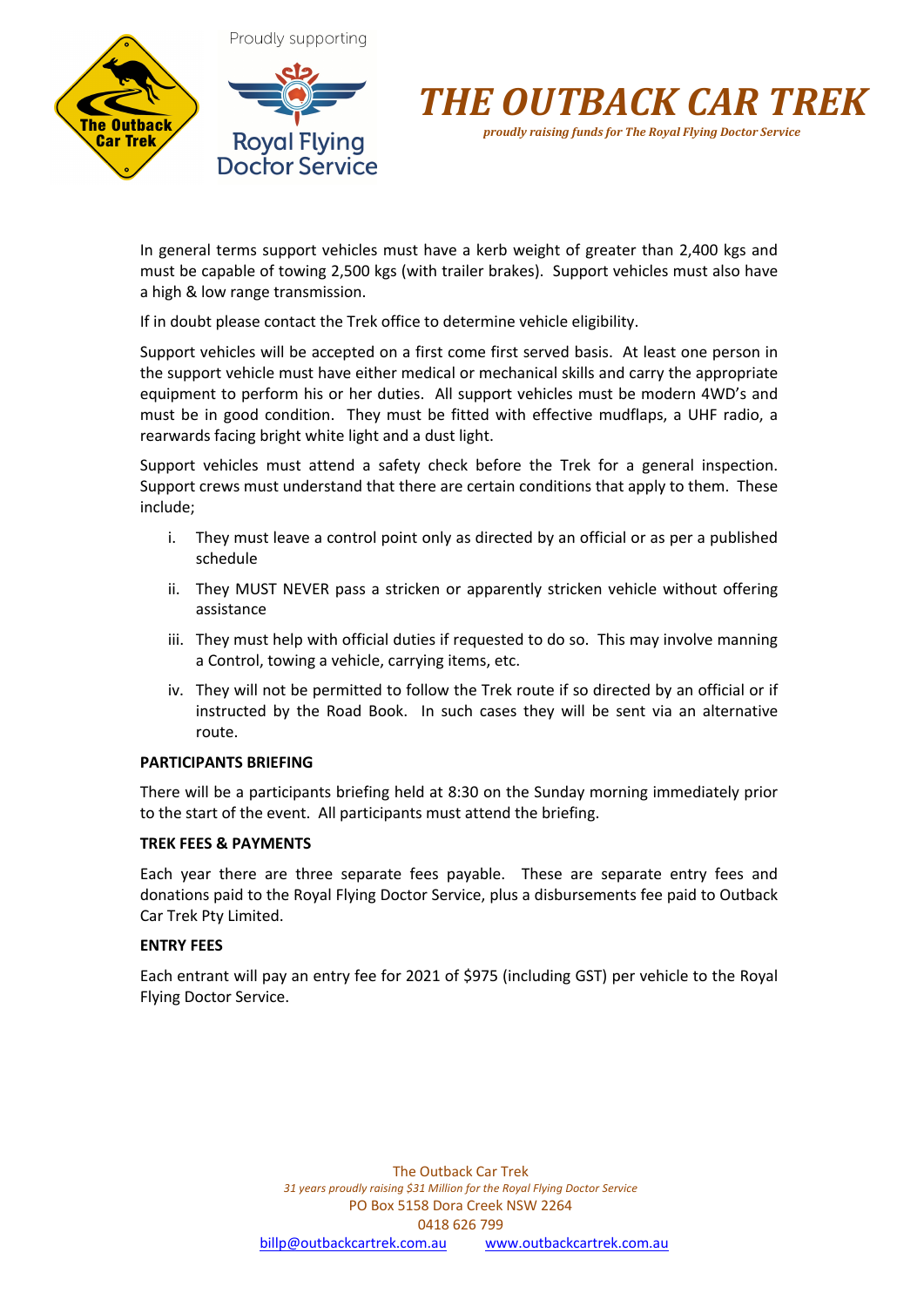





# *proudly raising funds for The Royal Flying Doctor Service*

# **DONATIONS**

Each vehicle agrees to donate to the Royal Flying Doctor Service South Eastern Section a *minimum* of \$7,500.

Of course, you are encouraged to raise more than the minimum donation.

## **DISBURSEMENTS FEE**

Each entrant will pay a fee for 2021 of \$TBA (including GST) per person for disbursements. (Due to COVID we are waiting to see what cost increases venues will pass on to our participants before we publish the disbursements fee.)

What is referred to as the disbursements fee covers all your meals on the event, from and including breakfast on Day 1 to and including the five-star Gala Awards Dinner at the destination town. This fee also covers entertainment during the event, public liability insurance, the cost of movie and still photography to be made as the event progresses, coach transfers, National Parks fees, some camping fees and a great many other expenses.

*The meal & disbursements fee is estimated 9 months in advance on a cost recovery basis, plus a small contingency fee to allow for any cost over-runs.*

## **DATES FOR PAYMENT**

The entry fee must be submitted with the completed entry form.

- § Cheques for the entry fee are to be made out to the Royal Flying Doctor SE Section.
- § Cheques for the meal & disbursements money are to be made out to Outback Car Trek Pty Limited.
- § A donation of 50% of the minimum amount must be paid on or before 15 February 2021 and the balance of the minimum donation made on or before 1 April 2020.

Any vehicle that is not up to date with its Fees & Payments on  $1<sup>st</sup>$  May 2020 may lose its right to participate in the Trek.

## **REFUNDS**

All entry fees are non-refundable and non-transferable to other vehicles or later Treks.

Where more than 30 days notice is given, the Disbursements & Meals fee may be transferred to another event at the discretion of the event organiser.

#### **CREW NUMBERS**

No vehicle shall carry fewer than two people or more than its legal capacity. No one under the age of 18 years will be allowed on the event.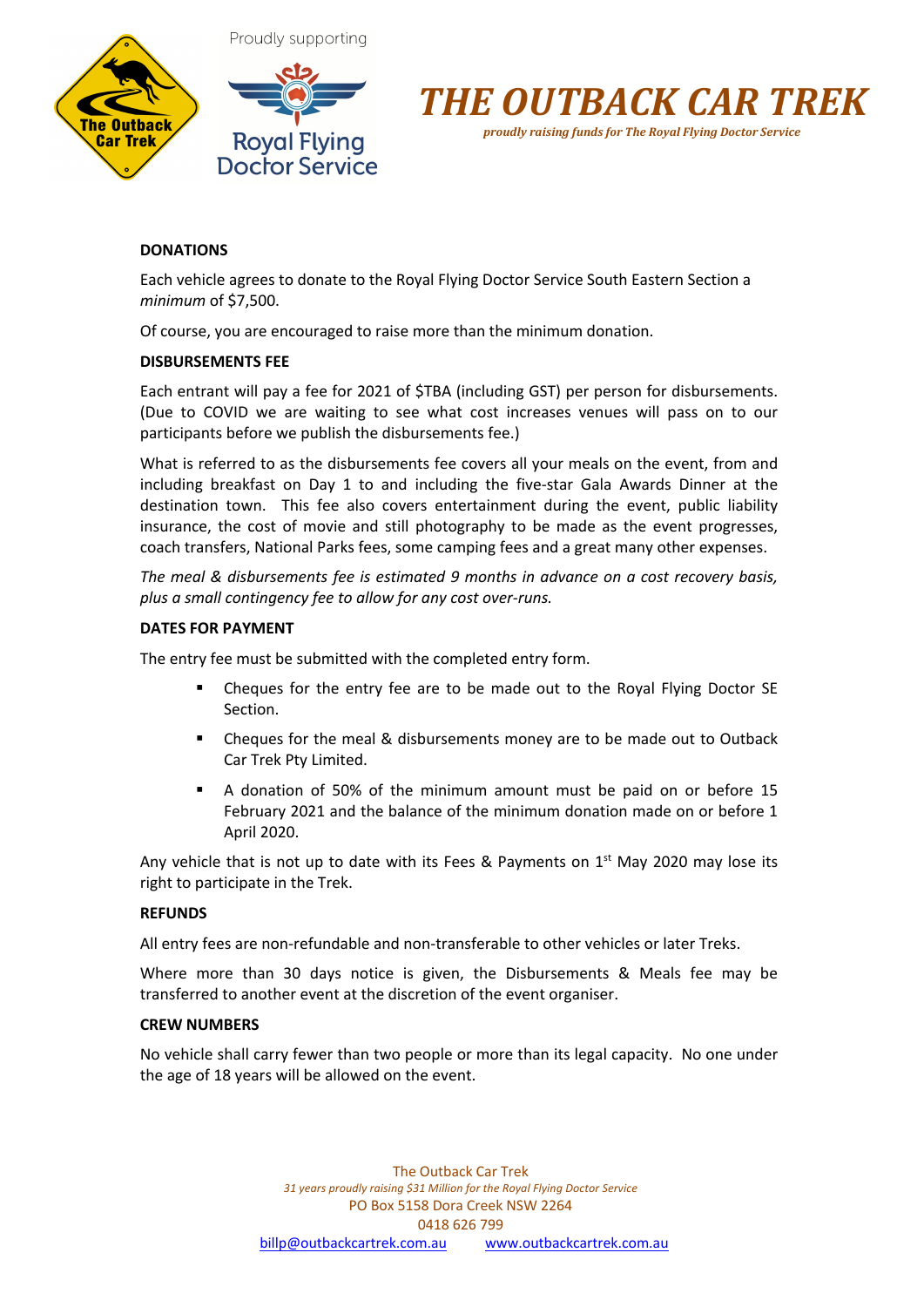



Proudly supporting



# **LICENCES**

No special licences are required by crewmembers, as this is not a competitive event. However all participants must be over 18, and anyone who drives at any time must have a current, non-provisional civil driving licence recognised in Australia.

#### **VEHICLE SPECIFICATIONS**

*IF IN ANY DOUBT CALL THE TREK OFFICE FOR A DECISION BEFORE BUYING/ BUILDING/ MODIFYING A CAR. ANYONE WISHING TO MAKE MINOR ALTERERATIONS TO THESE REGULATIONS CAN SUBMIT A REQUEST TO A PANEL COMPRISING SCRUTINEERS, EXPERIENCED ENTRANTS AND THE EVENT DIRECTOR FOR CONSIDERATION. NO MAJOR VARIATIONS WILL BE ACCEPTED.*

#### **GENERAL**

The purpose of these specifications is to see that cars are built strongly with an emphasis on safety and reliability. We do not want "hotted up" high performance vehicles.

Pre-1959 vehicles may be modified with the approval of the Organisers.

#### **ENGINE**

Do not "hot up" your engine. The engine must be generally in accordance with the manufacturer's original specification. Only the original engine (or an identical replacement) can be used unless permission is sought from the Trek Director.

Fuel injection cannot be fitted unless it came as original equipment on that model.

Engine capacity may be increased by up to 15%.

Engine mountings should be replaced, no matter how good they seem to be, and an engine securing device must be fitted.

#### **TRANSMISSION & DRIVE TRAIN**

Transmission and drive train are free, but the fewer changes from standard there are, the more likely it will be that spares can be found. A safety strap must be fitted under the forward end of the tail shaft.

#### **EXHAUST SYSTEM**

The original engine pipe may be replaced with extractors. It is strongly recommended that the exhaust system be built so as to protrude as little as possible below the chassis rails.

#### **BRAKES**

Brakes are free and entrants are encouraged to upgrade them wherever possible, eg. from drums to discs. Brake lines are to be made from steel, not copper, unless certified by the installer as being brake line quality. Brake lines that are encased in rubber of some other protective wrapping are to be inspected for corrosion.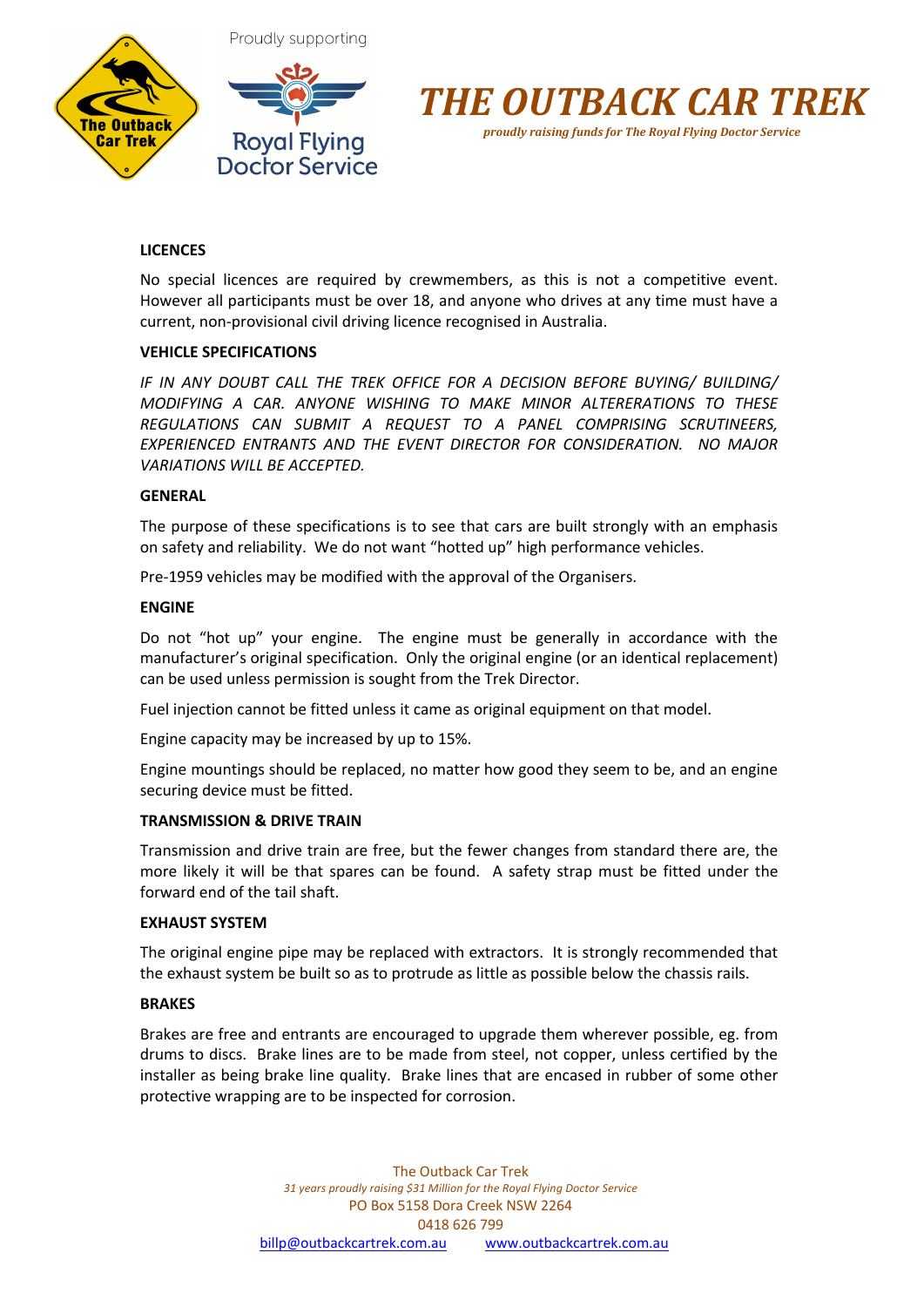





# **SUSPENSION**

Suspension is free and should be lifted as high as possible to increase ground clearance. Stronger springs and suitable shock absorbers should be fitted and particular attention given to strengthening shock absorber mounting brackets. Shock absorbers take a hammering on the corrugations and old ones should also be replaced with ones of superior specifications. If they bolt through the floor (as in EH-HR Holdens) reinforce the area with steel angle.

To prevent/reduce stone damage, shock absorbers should have a protective covering at their front – e.g. strong rubber covering.

Front suspension collapses have been common in the past. Reinforce upper and lower control arm (wishbones) by welding 12mm bar between the inner and outer pivots, as close to the outer edges as possible. Replace ball joints every two years, annually on heavy cars.

## **AXLES**

Diff housings tend to bend causing axles to break. Weld angle to the underside of the rear axle casings from the diff to the brake backing plate.

**N.B.** In past years the breakage of fatigued front stub axles has been a problem. To combat this, from 2014 we require that all stub axles be crack-tested and the evidence of that crack test be submitted with your entry form and also at safety check day.

All cars are required to have stub axles crack tested every 3 Treks at the minimum.

You should replace your wheel bearings with highest quality products as a matter of course every year. And make sure you carry replacement wheel bearings with you.

## **WHEELS & TYRES**

Wheels and tyres are free. Fairly narrow wheels are best for mud and bulldust as they are less likely to 'float'. Larger diameter wheels are a good idea as they increase ground clearance, particularly under the diff. A greater range of tyres is available for larger wheels ie. from 14" upwards. Strong tyres in good condition are essential. Take 2 spares and don't forget the jack and a board to put under it for changing wheels on sandy or muddy surfaces.

## **FUEL TANK**

Specifications are free but it is your responsibility to make sure you are carry enough fuel. Part of the enjoyment of the Trek is "getting away from it all" which translates into "not near many service stations". You should increase your fuel tank capacity to provide you with 600+ kms range of driving on dirt roads.

If you fit a second fuel tank, don't drain this tank into the main one, as a hole in the lower tank will cause you to lose all your fuel.

If you carry Jerry cans they MUST be strapped down in the boot. Don't forget a funnel.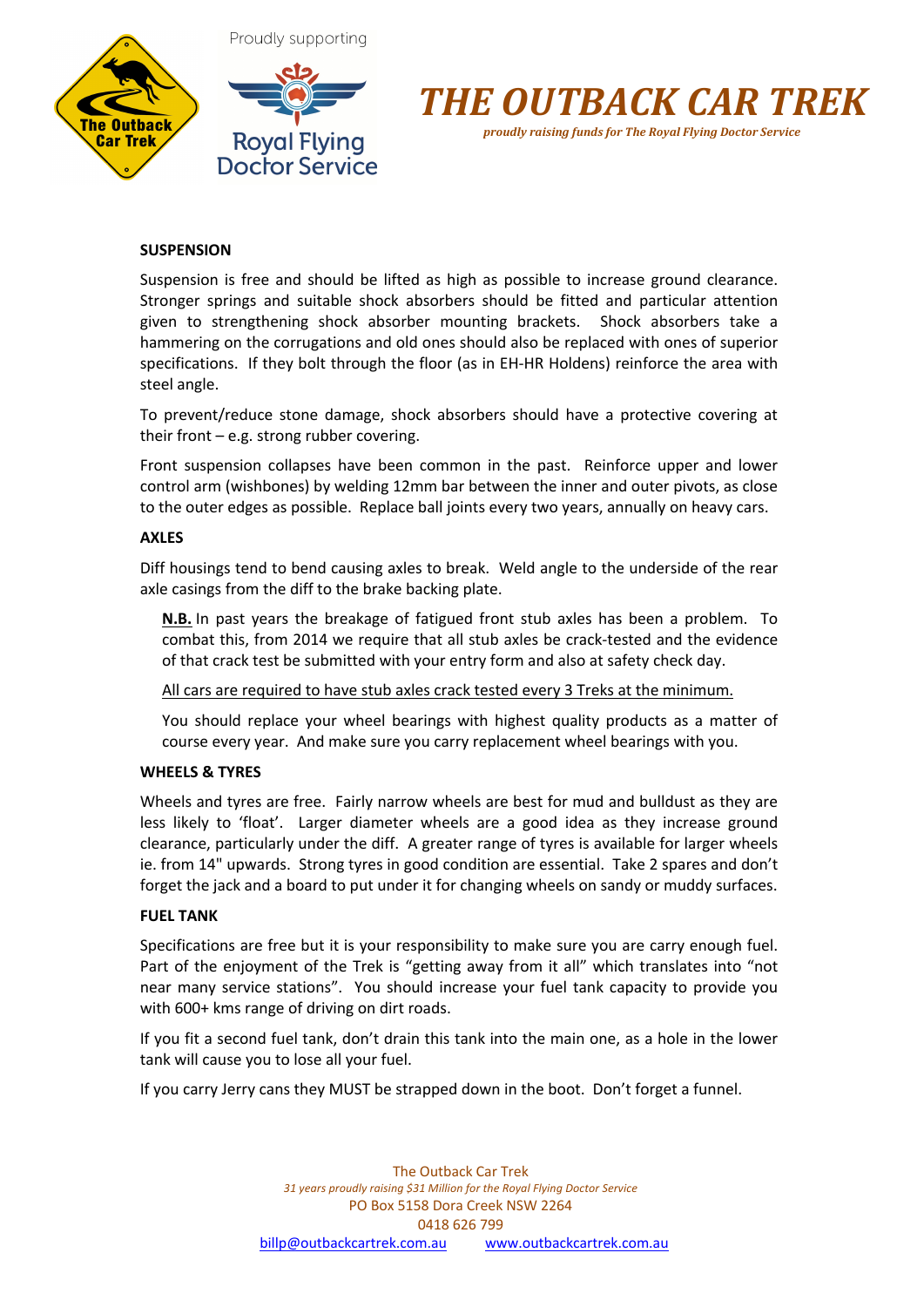



# **UNDERBODY PROTECTION**

Protection of your car's vitals is essential. Sump guards, transmission guards and plates under fuel tanks must be fitted. Sump guards should be perforated to stop mud building up around the engine and causing overheating. Don't forget to leave access for the sump plug. A heavy curtain made from industrial rubber belting makes a good stone guard in front of the rear axle and tends to protect the fuel tank and shock absorbers as well. It must not hang lower than 50 mm above the ground when the car is laden.

# *Effective mud flaps are compulsory on all vehicles, including supports.*

# **ROLLOVER PROTECTION**

Rollover protection is mandatory on cars built after 1959 and recommended for those built earlier. The following is an extract from the 'Light Vehicle Code of Practice' (Jan 1994).

# *3.6.10 Roll Bars*

*The majority of internal roll bars or 'roll cages' were originally designed principally for use in racing cars where the driver's head was protected by a helmet. Unfortunately under normal driving conditions and in an accident, the heads of the driver and passengers are not protected by helmets so any modifications to the inside of the cabin must be carefully designed to prevent injuries to occupants in an accident. Four point 'roll bars' or 'roll cages' ie. roll cages having a roll bar at the 'B' pillar areas with two braces to the rear of the vehicle are satisfactory providing the following requirements can be met:*

- *a) the transverse section of the roll cage running across the vehicle behind the driver's head is to be outside the headspace area for the driver and front passenger;*
- *b) if the rear braces for the roll cage lie within the headspace for any rear passengers then the rear seat is to be removed;*
- *c) all areas of the roll cage structure above the driver's shoulder shall be padded;*
- *d) the roll cage must not restrict access to any seating position;*
- *e) the roll cage must not interfere with the normal functioning of any standard or mandatory equipment eg. seat belts and head restraints;*
- *f) the roll cage must not obstruct the driver's vision;*
- *g) the roll cage must not obstruct the driver in his full and proper control of the vehicle.*

*'Six point' roll cages ie. roll cages having supports running down the 'A' pillars, 'B' pillars and braces running to the rear are generally not acceptable because the sections running down the A pillars and across the top of the windscreen can*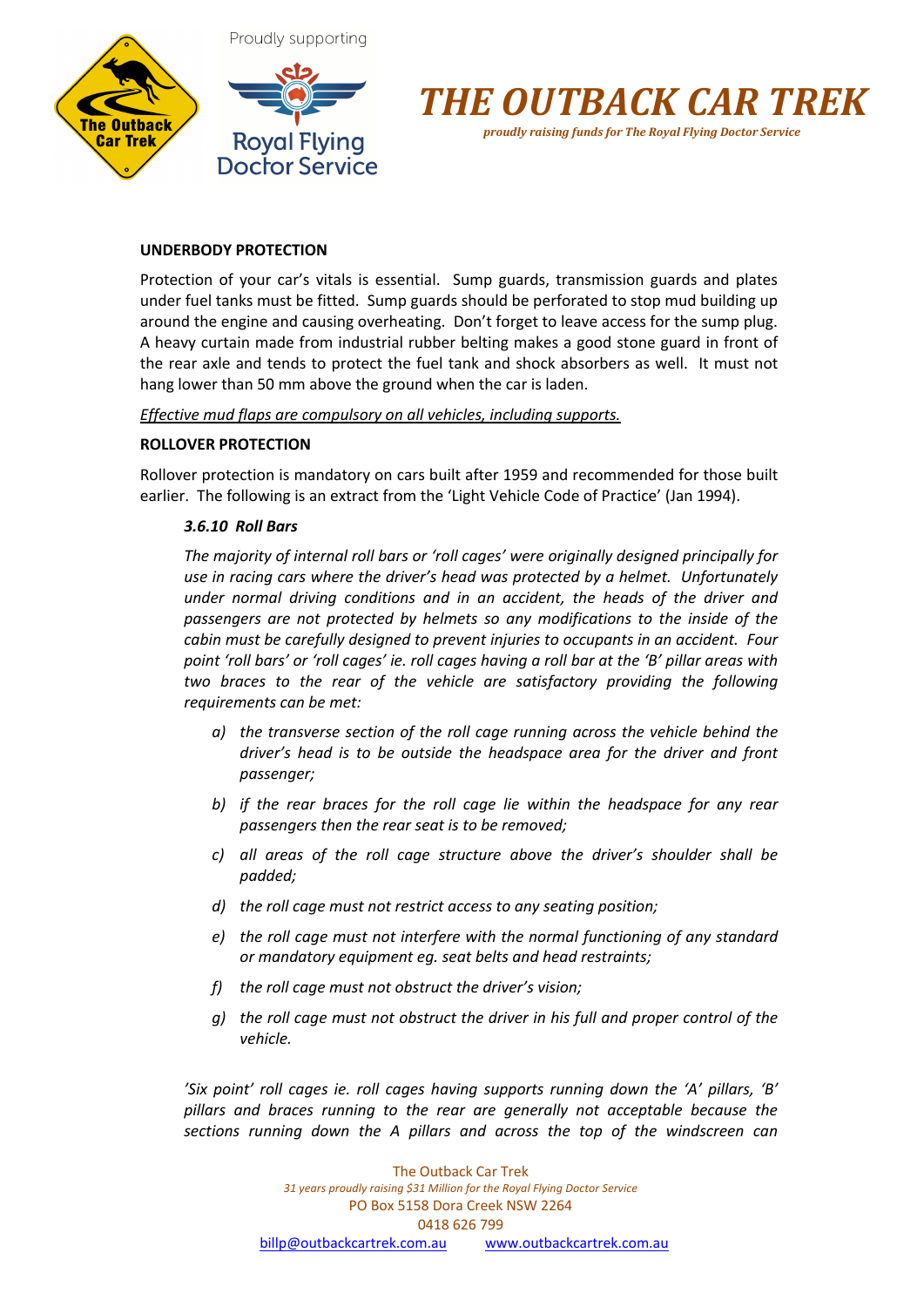





*constitute an increased risk to the driver and front passenger in an accident. They can also decrease visibility for the driver and usually prevent the correct positioning of the sunvisors.* 

*Roll cage anchorages and seat belt anchorages should not be combined in the one anchorage. Where seat belts are attached to the roll cage, the roll cage and it's attachment to the body must be capable of withstanding the combined seat belt and roll cage loads.*

## **SEAT BELTS**

All vehicles must be fitted with full-harness seat belts. (Pre 1960 must have lap-sash seat belts as a minimum).

#### **WINDSCREENS**

Windscreen glass must be laminated.

#### **TOWING EYES**

Every vehicle must have a strong towing point front and rear. A hook is good, as is an eye with a D-shackle fitted. Tow bars are also acceptable.

## *UNDER NO CIRCUMSTANCES SHOULD TOW BALLS BE USED TO TOW OR SNATCH VEHICLES WITH ROPES OR SNATCH STRAPS.*

## **SAFETY TRIANGLES**

Every vehicle must carry a red reflective triangle and display it if the car is stopped on or close to the road.

#### **CB RADIOS**

Every vehicle, including supports must have a UHF CB radio with at least 20 channels. A second radio (AM CB will do) should be fitted if one crew wants to talk to another without disturbing regular radio traffic or turning the main UHF off the Trek channel.

#### **DUST LIGHTS**

All vehicles must be fitted with a revolving amber light mounted on the roof to indicate their position in dusty conditions. **You must make sure that your amber light/ strobe is clearly visible from both the front and the rear.** Globes are to be 100 watt or greater. Powerful strobe lights are also acceptable.

A second fixed white rear facing light must be fitted at or above rear window height (approx. equivalent to head height of the driver in a car behind you) and wired to a separate circuit.

Carry spare globes and fuses for your dust lights.

Dust lights must be illuminated at all times when on dirt roads.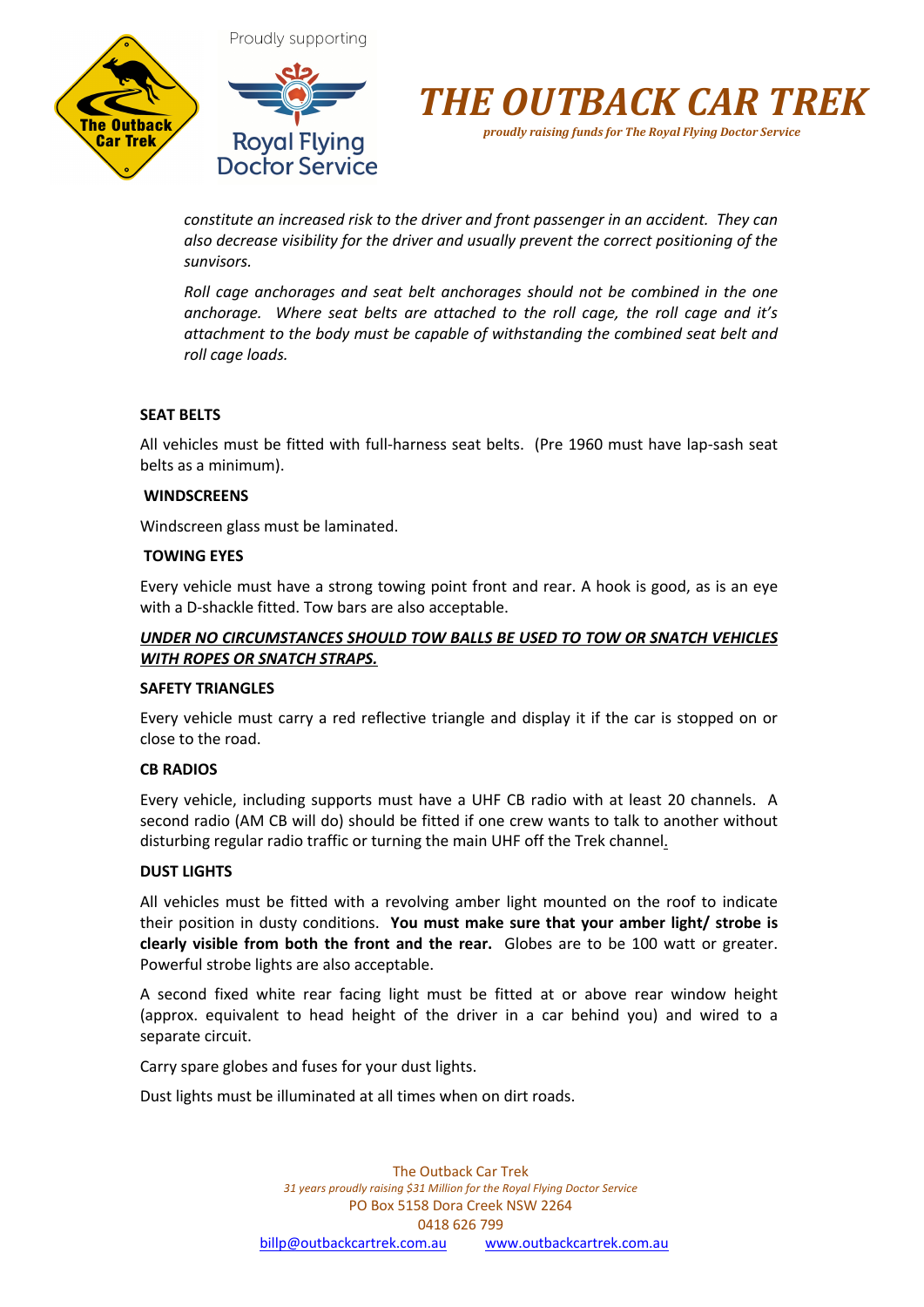



**NUMBERS** – All vehicles must carry the identifying door panels provided by the organisers. This will be in the form of self-adhesive vinyl panels approximately 500mm deep by 400mm wide. Space must be left for a panel on each door. On the panel entrants must fix **BLACK** 150mm high numbers. These are available from marine outlets or instant sign companies.

**REARWARD FACING NUMBERS.** Vehicles approaching from behind, often in dusty conditions, must be able to identify you from a reasonable distance. You must fix your vehicle's number, at least 150mm high, in **WHITE** onto the upper right hand corner of your car's back window for the benefit of following vehicles, and also onto the front left hand corner of your windscreen for the benefit of officials at check points. If there is insufficient contrast for the rear facing number use a darker (or lighter) background.

#### **SPARE PARTS & EXTRA EQUIPMENT**

You must carry a reasonable range of spares in your car, or in your support vehicle if you have one. You may wish to share the load with another entrant in a similar vehicle as long as you intend running together, e.g. you might carry a spare radiator and they may carry spare shock absorbers. A check list should include;

| tie rods & control arms                                   | wheel bearings                |
|-----------------------------------------------------------|-------------------------------|
| $\blacksquare$                                            | $\blacksquare$                |
| shock absorbers $-1$ front & 1<br>$\blacksquare$<br>rear  | fan belts<br>٠                |
| spark plugs, leads & distributor<br>$\blacksquare$<br>cap | condensor, coil & points<br>٠ |
| distributor cap                                           | spark plugs                   |
| ٠                                                         | ٠                             |
| spare windscreen wiper motor<br>٠                         | spare washer bottle pump      |
| fuel pump                                                 | roll of fencing wire          |
| ٠                                                         | ٠                             |
| tools                                                     | radiator hoses                |
| ٠                                                         | ٠                             |
| gaffer tape                                               | spare radiator                |
| ٠                                                         | ■                             |

All vehicles MUST carry a Snatch Strap and a fire extinguisher. You must also bring 4 litres of engine oil, automatic transmission or clutch fluid, brake fluid and at least 20 litres of water.

Every loose item which cannot be stowed in the boot must be bolted to the floor.

## **ROOF RACKS**

We are not in favour of roof racks. If at all possible leave roof racks behind. They can make you think that you have more space than you need and tempt you to bring extra gear. They can also dramatically lift the centre of gravity and seriously alter your cars handling. If you must use a roof rack use it for light items only and keep heavy items down low. Do not use your roof rack for spare fuel or spare tyres.